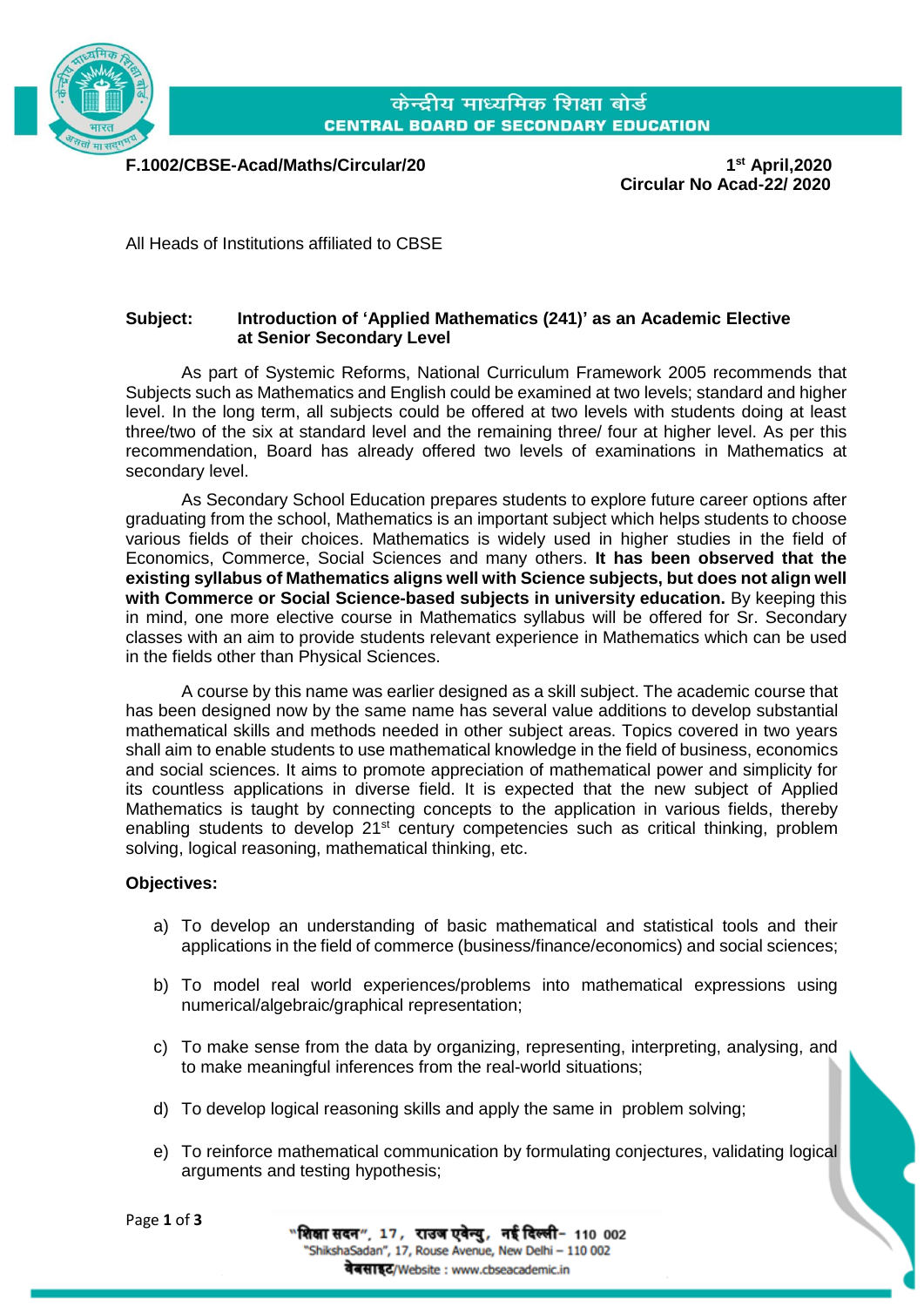f) To make connections between Mathematics and other disciplines.

Therefore, as per the recommendations of the Curriculum Committee of the Board, and duly approved by the Governing body, CBSE is introducing a new Academic Elective at Senior. Secondary level named as '**Applied Mathematics (Code No. 241)'** starting from the current **Academic Year, that is from 2020-21 session for Class XI.** The details of this scheme are as under:

- The course can be opted for the class XI students from this Academic year (2020- 21) as an Academic elective.
- Students who want to opt for higher studies in Mathematics at the University level as an Elective or want to take admission in Mathematics Honours course or Engineering course may take Mathematics (041). The Applied Mathematics (241) course is designed to enhance the knowledge and skills of Mathematics that are required to be successful in different fields of their future career. Therefore this course may be selected by students keeping this aspect in mind.
- Students, Parents and Schools may take a conscious choice in selection of this subject by taking into consideration the scope of this subject in getting admission to different courses at University level.
- Approach of Applied Mathematics subject will be practical in nature and the students are expected to learn through practical applications of Mathematics in different disciplines.
- In view of introduction of Applied Mathematics as an Academic elective, the **students who have passed Basic Mathematics (241) in class X are now allowed to offer the new academic elective Applied Mathematics (241) at Senior Secondary Level.**
- Accordingly, the students who have passed Basic Mathematics (241) as well as Standard Mathematics (041) in Class X of CBSE exam are eligible for this course. **However, it is once again clarified that students who have passed Mathematics-Basic (241) at Secondary level are not eligible to opt for Mathematics (041) at Sr. Secondary Level.**
- The affiliated schools who have permission for running Mathematics course in their school at Sr. Secondary Level shall be automatically eligible to run this course with the availability of necessary infrastructure and human resources.
- The detailed modalities for opting this subject shall be made available at the time of registration for this course at class XI.
- It may be noted that those students who have earlier offered Applied Mathematics as a Skill Elective will offer Applied Mathematics as an Academic Elective in the current year 2020-21 for class XII. They have to follow the syllabus of Applied Mathematics offered as an Academic subject. Applied Mathematics Course will not be available from the current Academic Session 2020-21 as Skill subject.

Frequently Asked Questions (FAQs)on introduction of Applied Mathematics at Senior Secondary level are enclosed for ready reference. Support material, Design of question papers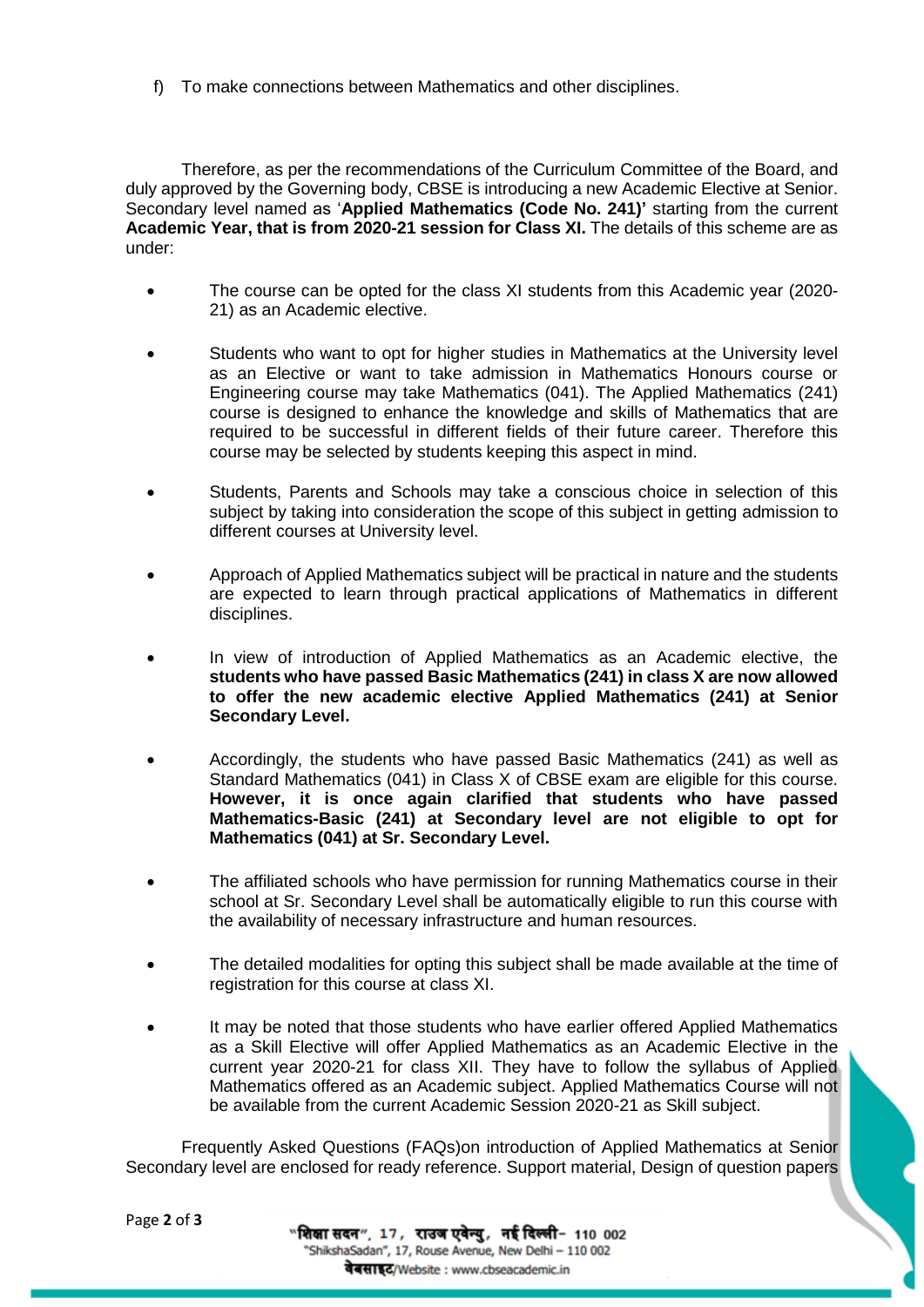and Sample Question Papers for this subject will be made available on [www.cbseacademic.nic.in](http://www.cbseacademic.nic.in/) in due course of time.

**(Dr. Joseph Emmanuel) Director (Academics)**

#### **Encl : Frequently Asked Questionson introduction of Applied Mathematics**

Copy to the respective Heads of Directorates, Organizations and Institutions as indicated below with a request to disseminate the information to all the schools under their jurisdiction:

- 1. The Commissioner, Kendriya Vidyalaya Sangathan, 18-Institutional Area, Shaheed Jeet Singh Marg, New Delhi-16
- 2. The Commissioner, Navodaya Vidyalaya Samiti, B-15, Sector-62, Institutional Area, Noida-201309
- 3. Additional Chief Secretary/Principal Secretary/Secretary School Education, Governments of Delhi/Sikkim/Chandigarh/Arunachal Pradesh/Andaman And Nicobar Islands/Odisha/Chhattisgarh/Tripura
- 4. The Director of Education, Directorate of Education, Govt. of NCT of Delhi, Old Secretariat, Delhi-110 054
- 5. The Director of Public Instructions (Schools), Union Territory Secretariat, Sector 9, Chandigarh-160 017
- 6. The Director of Education, Govt. of Sikkim, Gangtok, Sikkim –737101
- 7. The Director of School Education, Govt. of Arunachal Pradesh, Itanagar –791 111
- 8. The Director of Education, Govt. of A&N Islands, Port Blair 744101
- 9. The Director of Education, S.I.E., CBSE Cell, VIP Road, Junglee Ghat, P.O. 744103, A&N Island
- 10. The Director, Central Tibetan School Administration, ESSESS Plaza, Community Centre, Sector 3, Rohini
- 11. The Additional Director General of Army Education, A Wing, Sena Bhawan, DHQ, PO, New Delhi-110001
- 12. The Secretary AWES, Integrated Headquarters of MoD (Army), FDRC Building No. 202, Shankar Vihar (Near APS), Delhi Cantt-110010
- 13. The Under Secretary (EE-1), MHRD, Govt. of India, Department of SE&L, Shastri Bhawan, New Delhi-01
- 14. All Regional Directors/Regional Officers of CBSE with the request to send this circular to all the Heads of the affiliated schools of the Board in their respective regions
- 15. All Joint Secretaries/ Deputy Secretaries/ Assistant Secretaries/ Analysts (Academic, Training and Skill Unit), CBSE
- 16. In charge IT Unit with the request to put this circular on the CBSE Academic website
- 17. The Head Public Relations Unit, CBSE
- 18. PPS to Chairperson, CBSE
- 19. SPS to Secretary, CBSE
- 20. SPS to Director (EDUSAT, Research and Development), CBSE
- 21. SPS to Director (Information Technology), CBSE
- 22. SPS to Director (Academics), CBSE
- 23. SPS to Controller of Examinations, CBSE
- 24. SPS to Director (SE & T), CBSE
- 25. SPS to Director (Professional Exams), CBSE

"शिक्षा सदन", 17, राउज एवेन्यु, नई दिल्ली- 110 002 "ShikshaSadan", 17, Rouse Avenue, New Delhi - 110 002 वेबसाइट/Website : www.cbseacademic.in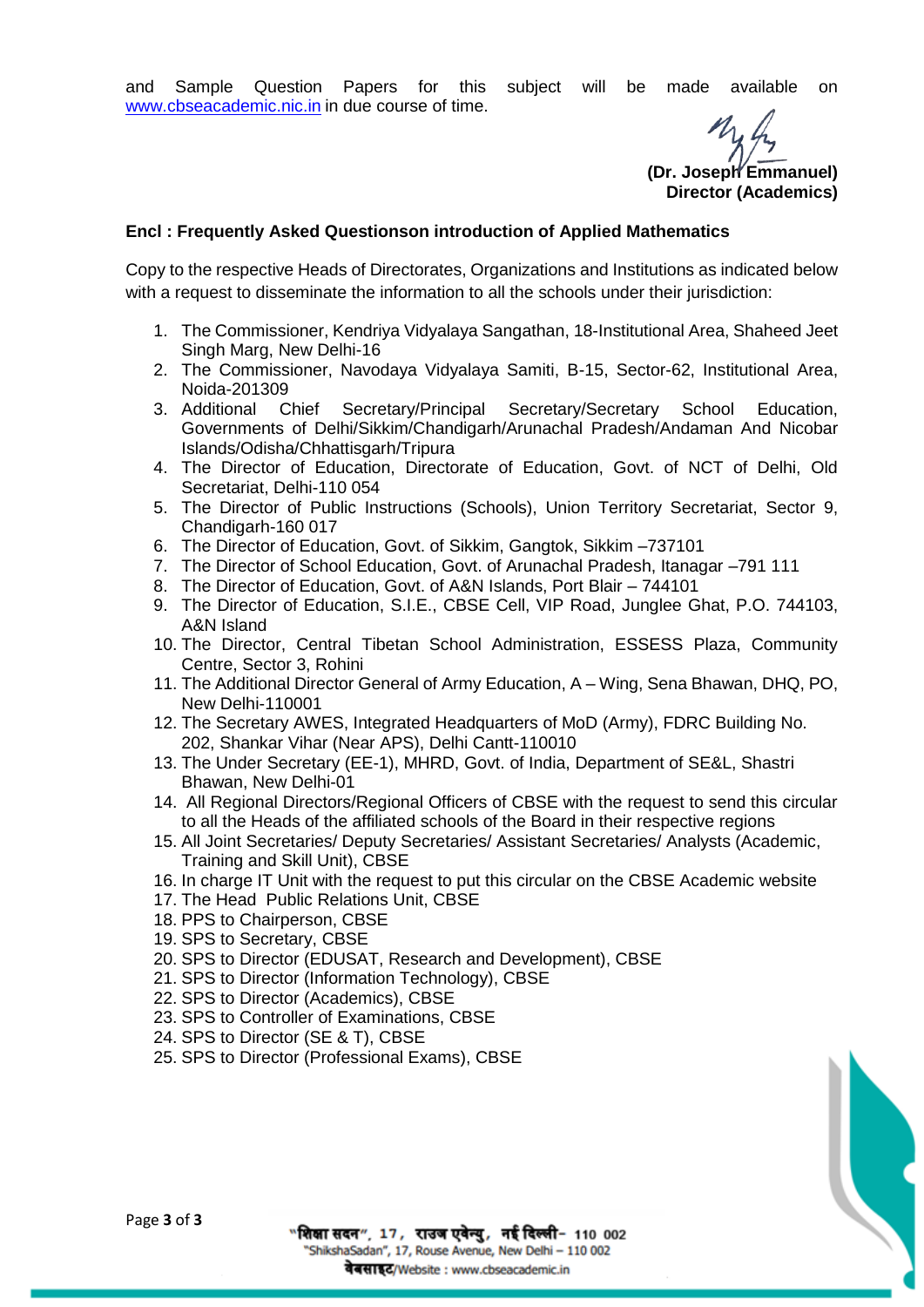## **FAQs on Sr. Secondary Academic Elective 'Applied Mathematics(241) '**

# **Q.1. What is the difference between the subjects of 'Mathematics (041)' and 'Applied Mathematics (241)' at Sr. Secondary Level?**

**Ans**: The existing Mathematics (041) for Senior Secondary is a course meant for students to pursue pure Mathematics/Physical Sciences/Engineering at University Level. However, there are many students who want to learn Mathematics which is useful for better performance in their selected subjects; 'Applied Mathematics' is meant for such students and the curriculum focuses on the Application of Mathematics.

# **Q.2. Will this lead to dilution of Mathematics syllabus/teaching at Sr. Secondary Level?**

**Ans**: No, the idea is to offer an option for those Sr. Secondary students who wish to learn Mathematics as per the requirements of their areas of study such as Business/Economics/Finance/Life Science etc in future careers in a different format.

### **Q.3. Can a student opt for both 'Mathematics (041)' and 'Applied Mathematics'?**

**Ans**: No. There is only one option, either Mathematics or Applied Mathematics.

## **Q.4**. **To continue Mathematics as a subject for higher education, which course will a student need to pass?**

Ans: Both courses have their own uniqueness. Students who want to opt for Mathematics/Physical Science/Engineering subjects at the University level as an Elective or want to take admission in Mathematics Honors course or Engineering and Technology course may take Mathematics (041). The Applied Mathematics course is designed to enhance the knowledge and skills of Mathematics required to be successful in other different fields of their future career and may be selected by keeping this in mind.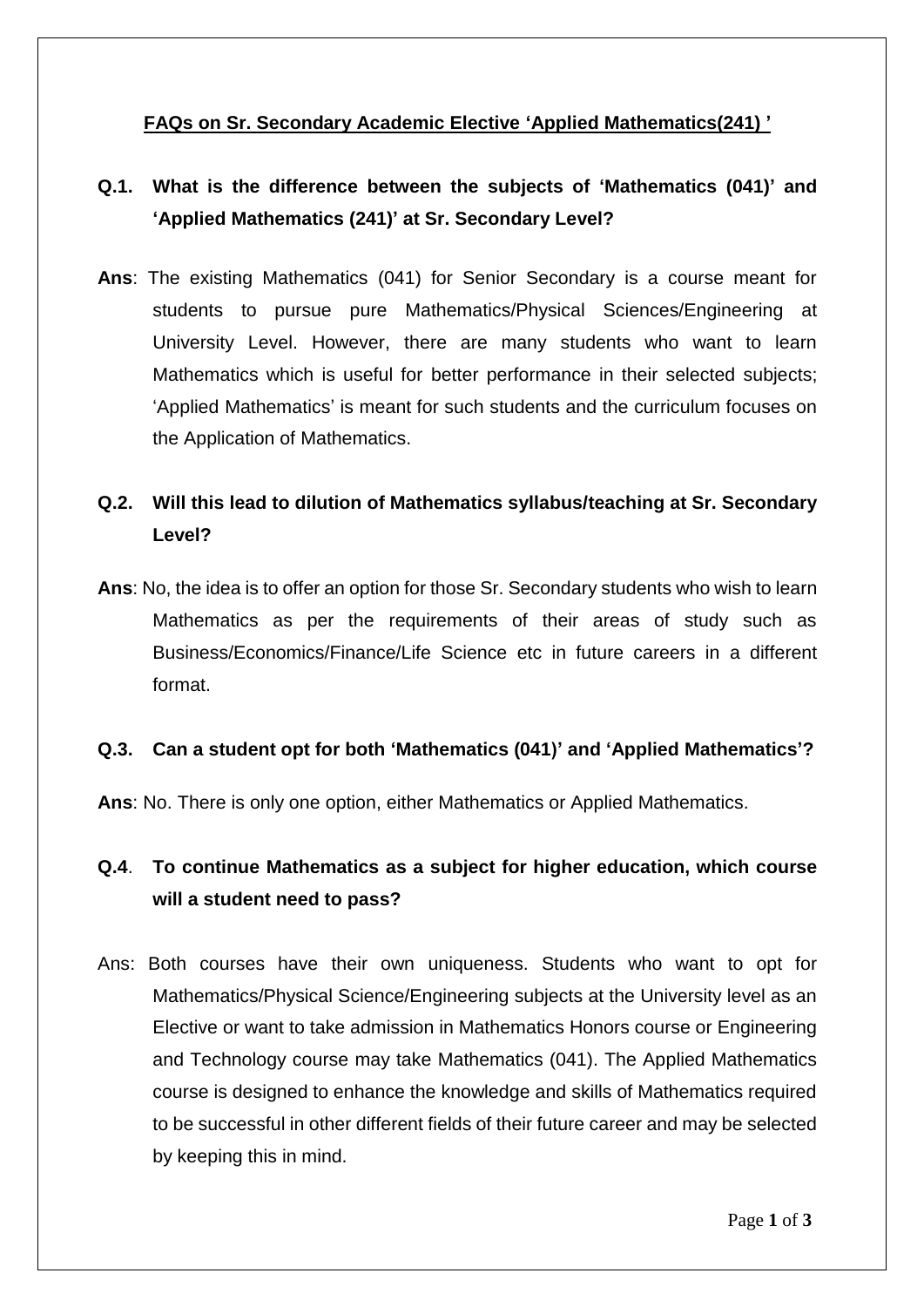- **Q.5. If a student fails in Mathematics (041) in the Board Examination, will the student be allowed to take up Applied Mathematics(241) or vice versa during compartmental examination?**
- **Ans**: No. These are two different courses and one is not a substitute for the other.

# **Q.6 If a student has passed Basic Mathematics in Grade X, can he/she offer 'Applied Mathematics' at Sr. Secondary Level?**

**Ans**: Yes, a student who has passed Basic Mathematics at Secondary level can offer Applied Mathematics at Sr. Secondary level. This option is now available due to introduction of Applied Mathematics. However, such students cannot offer Mathematics (041) at Sr. Secondary Level.

## **Q.7 Can a student who has passed Standard Mathematics in Grade X, offer Applied Mathematics at Sr. Secondary level ?**

**Ans**: Yes. A student who has passed Standard Mathematics in class X can also offer Applied Mathematics at Sr. Secondary Level.

### **Q.8 Is Applied Mathematics a skill subject or Academic elective study?**

**Ans**: The earlier skill subject by the same name, that is, Applied Mathematics will be discontinued from the Academic session 2020-21. Class XI standard students under Skill Education Scheme of Applied Mathematics in the academic session 2019-20, will now be allowed to opt only for Academic Elective subject of Applied Mathematics in the session 2020-21.